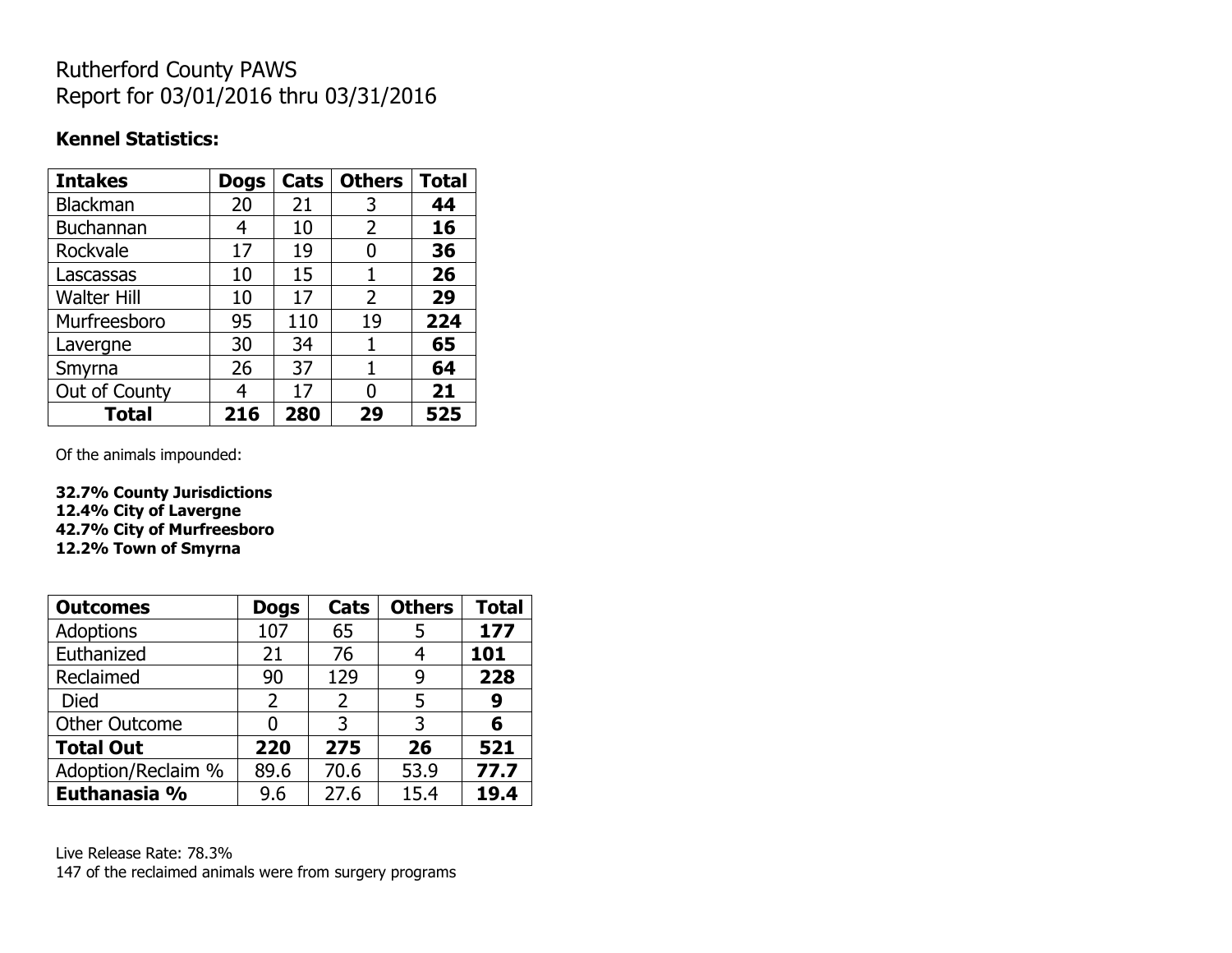Animals left in shelter on 03/31/2016: 82

2434 People visited the shelter looking for a lost /new pet.

2199 Logged calls/voice mails for the month.

#### **Activity Report by Jurisdiction:**

| Zones        | <b>Calls Received</b> | Calls Completed |
|--------------|-----------------------|-----------------|
| Blackman     | 215                   | 216             |
| Buchannan    | 111                   | 118             |
| Lavergne     | 189                   | 192             |
| Lascassas    | 59                    | 60              |
| Murfreesboro | 507                   | 506             |
| Rockvale     | 96                    | 96              |
| Smyrna       | 195                   | 197             |
| Walter Hill  | 88                    | 87              |
| Out of Area  | 5                     |                 |
| <b>Total</b> | 1465                  | 1477            |

39.2% County Jurisdictions 12.9% City of Lavergne 34.6% City of Murfreesboro 13.3% Town of Smyrna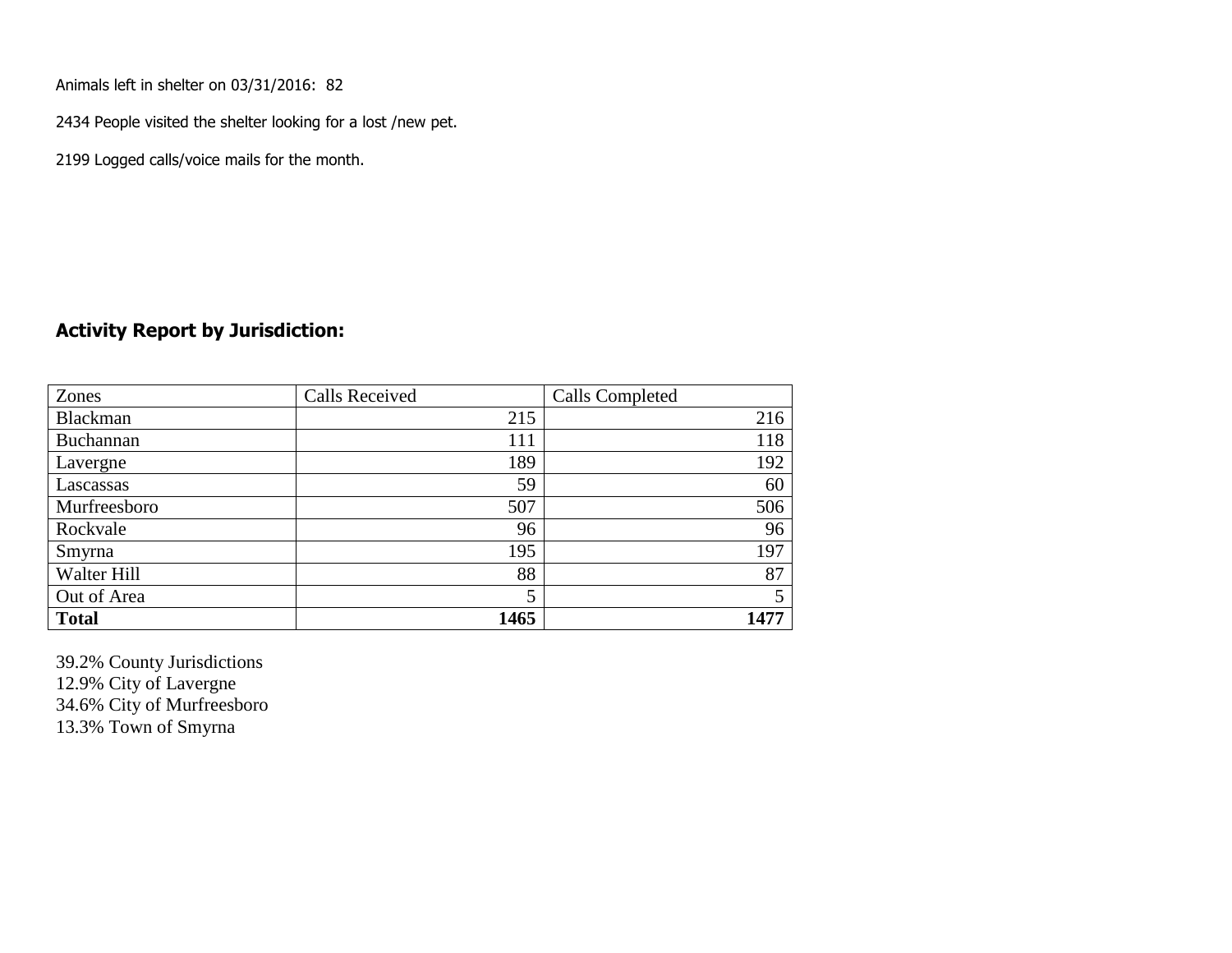# **Mileage:**

| <b>Officer</b> | <b>Miles</b> |
|----------------|--------------|
| 422            | 2020         |
| 425            | 1326         |
| 427            | 1242         |
| 428            | 1324         |
| 430            | 1541         |
| 432            | 503          |
| 437            | 1647         |
| 438            | 133          |
| 439            | 1037         |
|                |              |
|                |              |
|                |              |
|                |              |
|                |              |
|                |              |
|                |              |
|                |              |
| <b>Total</b>   | 10773        |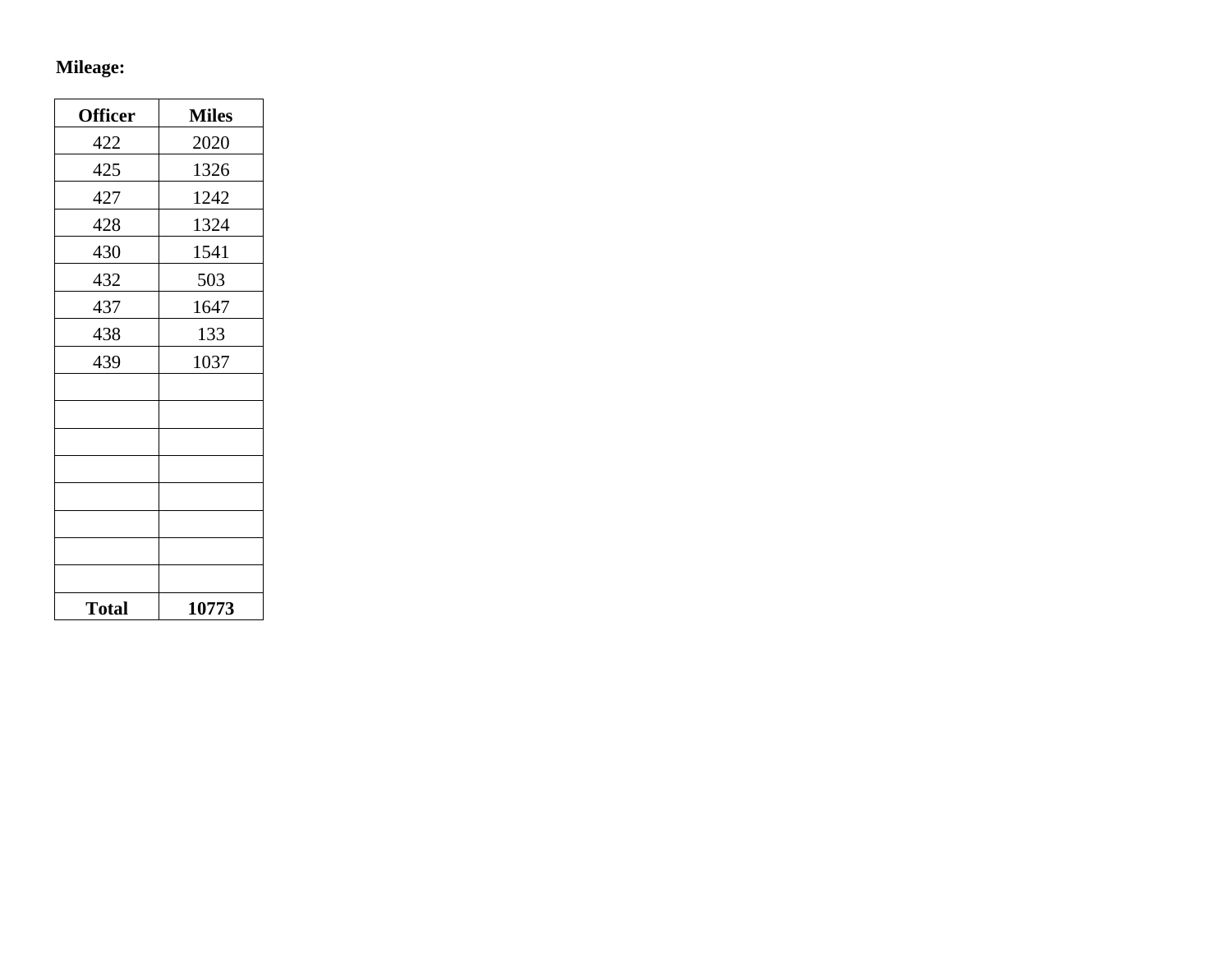## Fiscal Year-to-Date Report 07/01/15 thru 03/31/2016

### **Kennel Statistics:**

| <b>Intakes</b>     | <b>Dogs</b> | Cats | <b>Others</b> | <b>Total</b> |
|--------------------|-------------|------|---------------|--------------|
| Blackman           | 168         | 176  | 15            | 359          |
| <b>Buchannan</b>   | 118         | 176  | 13            | 307          |
| Rockvale           | 126         | 147  | 15            | 288          |
| Lascassas          | 142         | 144  | 14            | 300          |
| <b>Walter Hill</b> | 85          | 67   | 10            | 162          |
| Murfreesboro       | 981         | 1304 | 125           | 2410         |
| Lavergne           | 270         | 248  | 26            | 544          |
| Smyrna             | 259         | 381  | 40            | 680          |
| Out of County      | 20          | 39   | O             | 59           |
| <b>Total</b>       | 2169        | 2682 | 258           | 5109         |

Of the animals impounded since July 01:

**% County Jurisdictions**

**10.7% City of Lavergne**

**47.2% City of Murfreesboro**

**13.3% Town of Smyrna**

| <b>Outcomes</b>      | <b>Dogs</b> | Cats | <b>Others</b> | <b>Total</b> |
|----------------------|-------------|------|---------------|--------------|
| Adoptions            | 992         | 713  | 40            | 1745         |
| Euthanized           | 403         | 1246 | 96            | 1745         |
| Reclaimed            | 741         | 680  | 10            | 1431         |
| <b>Died</b>          | 13          | 36   | 12            | 61           |
| <b>Other Outcome</b> | 17          | 20   | 95            | 132          |
| <b>Total Out</b>     | 2166        | 2695 | 253           | 5114         |
| Adoption/Reclaim %   | 80.0        | 51.7 | 19.8          | 62.1         |
| Euthanasia %         | 18.6        | 46.2 | 38.0          | 34.1         |

Live Release Rate: 63.9%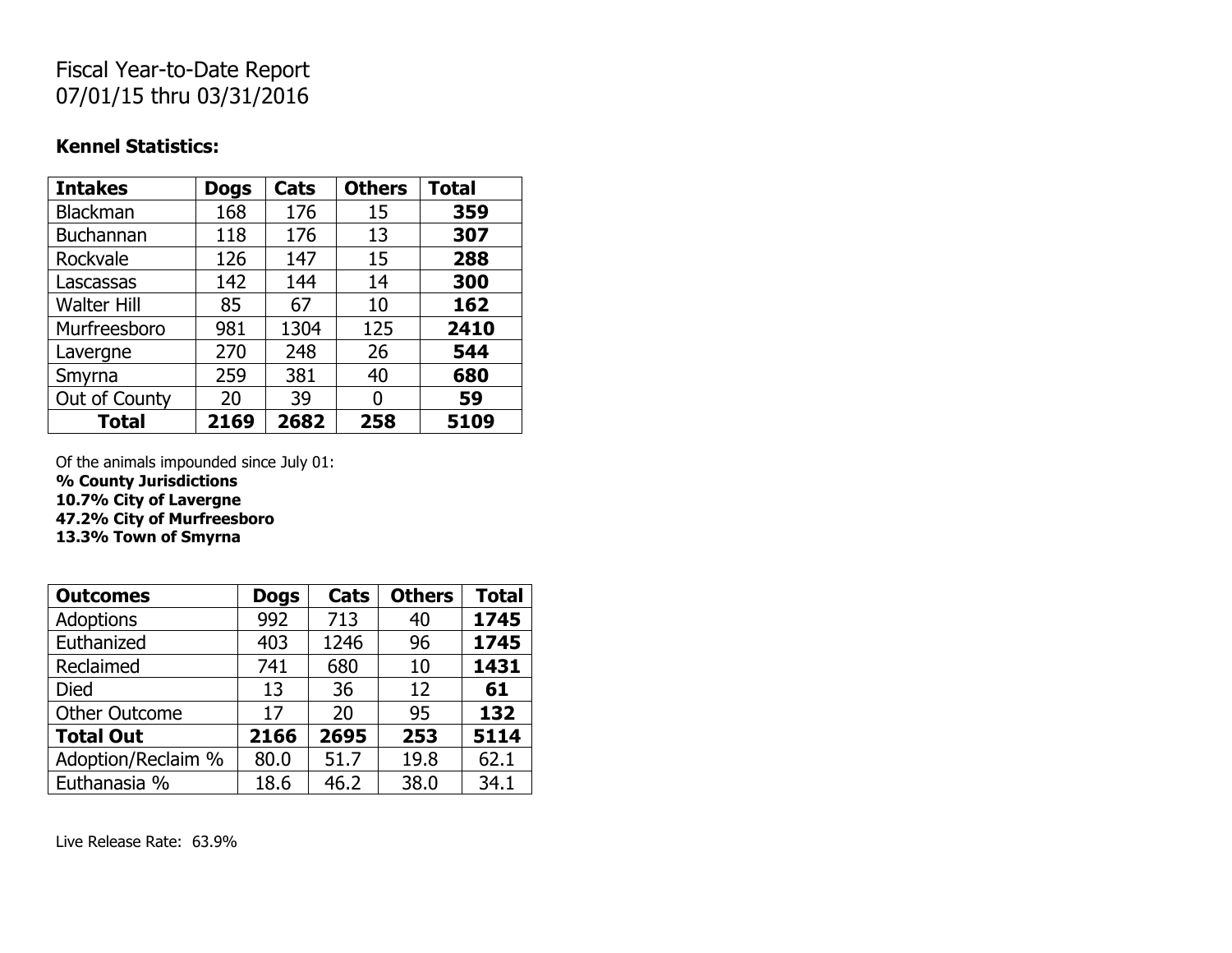20390 People have visited the shelter since July 01, 2015 looking for a lost /new pet.

18891 Logged calls/voice mails since July 01, 2015.

### **Activity Report by Jurisdiction:**

| Zones           | <b>Calls Received</b> | Calls Completed |
|-----------------|-----------------------|-----------------|
| <b>Blackman</b> | 1786                  | 1791            |
| Buchannan       | 1022                  | 1025            |
| Lavergne        | 1864                  | 1857            |
| Lascassas       | 1016                  | 1014            |
| Murfreesboro    | 4975                  | 4977            |
| Rockvale        | 929                   | 924             |
| Smyrna          | 1496                  | 1492            |
| Walter Hill     | 810                   | 811             |
| Out of Area     | 107                   | 107             |
| <b>Total</b>    | 14005                 | 13998           |

40.5% County Jurisdictions 13.3% City of Lavergne 35.5% City of Murfreesboro 10.7% Town of Smyrna